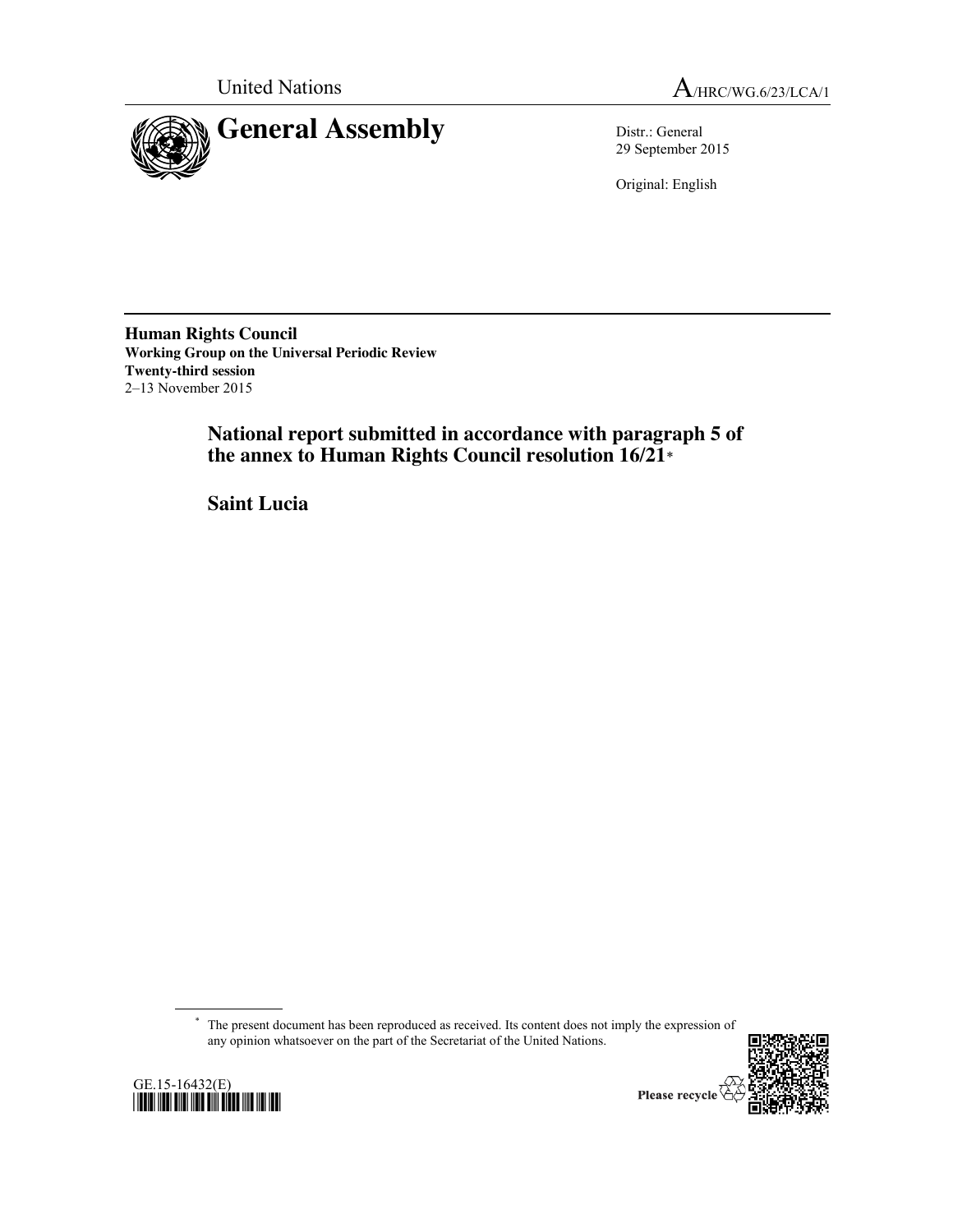# **I. Overview**

1. The Government of Saint Lucia recognises that all persons within its borders possess basic fundamental rights which should be protected and upheld. These rights have been developed nationally in accordance with internationally recognised human rights principles. The Government has further ensured that these rights are strengthened through various legislative and administrative measures. Despite the willingness on the part of the Government to ensure that human rights are equitably distributed, challenges do exist. Government however remains steadfast in the protection and promotion of human rights in Saint Lucia.

## **II. Methodology and consultative process**

2. Saint Lucia compiled this report in accordance with the general guidelines set for the Preparation of information under the Universal Periodic Review. The Ministry of External Affairs, International Trade and Civil Aviation spearheaded this initiative and consulted with the Ministry of Health, Wellness, Human Services and Gender Relations, Ministry of Social Transformation, Local Government and Community Empowerment, Ministry of Home Affairs and National Security, Ministry of Legal Affairs, Ministry of Physical Development, Housing and Urban Renewal, Ministry of Education, Human Resource Development and Labour, Ministry of Tourism, Heritage and Creative Industries, Ministry of Agriculture, Food Protection, Fisheries, Co-operatives and Rural Development and the Ministry of Sustainable Development, Energy, Science and Technology. Further consultations were held with the Office of the Parliamentary Commissioner and a number of stakeholders and civil society organisations.

## **III. Developments since previous Universal Periodic Review**

### **A. Government's growing commitment to human rights**

#### **Access to water**

3. The Government of Saint Lucia has received the assistance of the Government of Mexico in undertaking the 'Water Supply Redevelopment Project" in the district of Dennery. The people of Dennery have suffered with issues related to their water supply for a number of years. The issues in question are twofold; namely a problem with accessing a reliable source of water and secondly the deplorable quality of the water that is actually available. In fact in a Social Impact Assessment carried out in 2014 eighty-nine per cent (89%) of households interviewed indicated that they have been affected by the water supply system, including water outages, turbidity and foul water.

4. The problems with the water supply have naturally affected the twelve thousand five hundred and ninety-nine (12,599) inhabitants of the community in an adverse manner. Some of the issues faced are:

- Illness attributed to the poor water quality;
- The expense incurred from having to purchase bottled water, which is particularly burdensome given that approximately thirty-four per cent (34%) of Dennery's population can be classified as being poor (Caribbean Development Bank (CDB) 2007);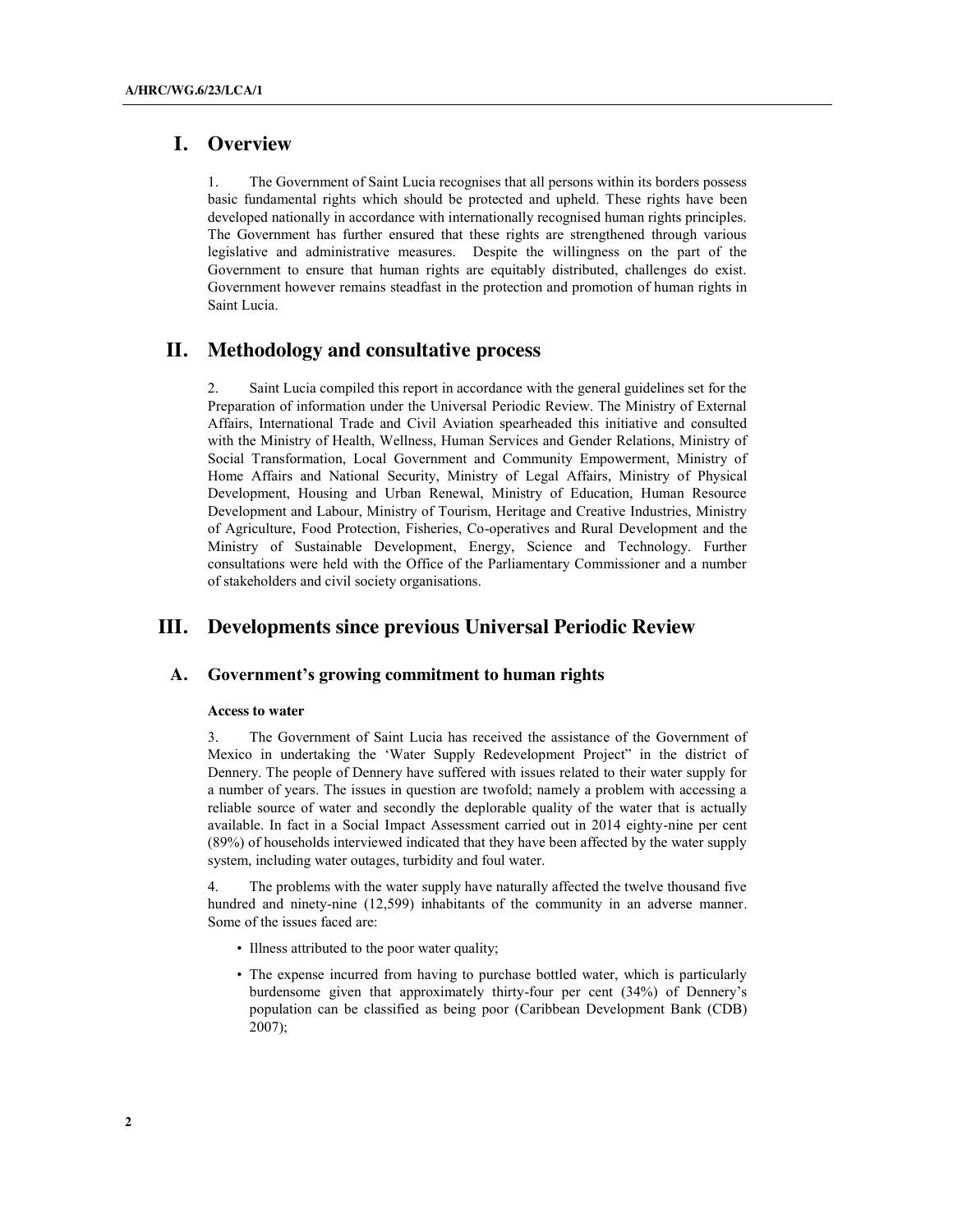• Interruption of the education of students within the community who are sent home regularly due to the unreliable water supply on school premises.

5. Given the preceding, the Government of Saint Lucia in conjunction with the Government of Mexico, have commenced work on what promises to be a life changing endeavour to improve the water situation in Dennery. The Government of Mexico has provided a five million dollar (USD \$5million) grant towards this project which will be managed by the United Nations Office for Project Services (UNOPS) and is expected to take between eighteen (18) and twenty-four (24) months to complete.

- 6. The work to be done to enhance the water facilities in Dennery entails the following:
	- Water intake construction and raw water transmission;
	- Water treatment plant construction and start-up;
	- Installation of storage tanks for treated water;
	- Installation of pumping facilities;
	- Network distribution upgrades.

#### **Housing**

7. In accordance with the United Nations Habitat Programme, Saint Lucia's national housing policy views affordable housing as a basic right for its people. To this end, the Government has introduced several initiatives since 2011, that will not only make affordable housing available, but also improve the quality of housing of those in need.

8. The National Housing Policy and Strategic Plan (NHSP) of Action which was adopted in 2011, guides the Government's policy of providing affordable housing to its citizens.

9. The NHSP's mandate is threefold. Firstly, it aims to ensure that all Saint Lucians have access to a decent standard of living. Secondly, that everyone is able to acquire suitable and basic housing at affordable prices and lastly that the right to live in an environment marked with peace and dignity is readily available to everyone.

10. In order to achieve this mandate the Government introduced the programmes set out below:

- Programme for Regularisation of Unplanned Development (PROUD);
- National Sites and Services Project (NSSP);
- Settlement Upgrade Project (SUP);
- Public Sector Relocation Programme (PSRP).

11. The PROUD initiative was introduced to curb the problems associated with the proliferation of unplanned settlements in urban, peri-urban and rural communities in Saint Lucia. Such communities are plagued by a range of socio-economic problems ranging from poor health to an inability to access educational resources. Hence, the PROUD initiative seeks to do the following:

- Provide improved access to basic infrastructure and services for residents in informal settlements. This includes the provision of adequate roads, drains, footpaths, waterlines and other facilities;
- Legitimise the occupation of residents through the provision of the opportunity to gain title to the lands which they occupy;
- Resolve long standing land disputes between neighbours;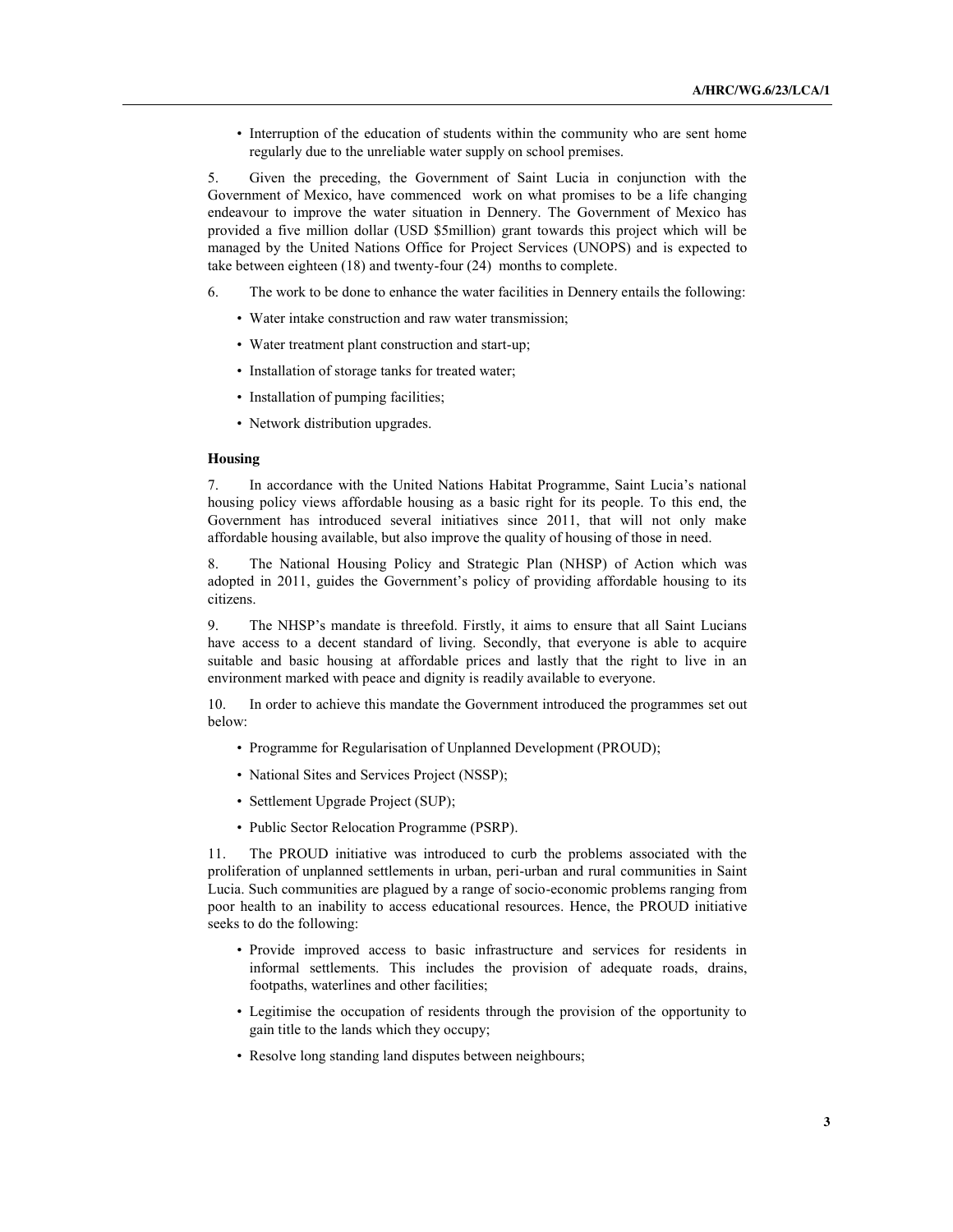- Empower residents to become/continue to be productive members of society;
- Provide opportunities for Saint Lucians to purchase serviced land;
- Improve the aesthetics of the communities;
- Contribute to the long term goal of improved living conditions for residents of the target communities, especially those earning lower incomes.

12. The NSSP on the other hand, seeks to develop state owned lands and provide serviced residential lots at locations throughout the island in order to improve access to affordable housing options and reduce social and economic vulnerability of low and middle income households. In order to achieve its mandate the NSSP seeks to:

- Make residential lots available for sale to all citizens but giving priority to those who do not currently own property;
- Provide low to middle income households with an opportunity to own land in Saint Lucia, thereby bringing persons one step closer to fulfilling their housing needs;
- Generate economic activity, including employment through the implementation of the infrastructural development of this programme.

13. The SUP programme has two main aims, firstly to improve basic infrastructure and services in six (6) communities on island and also to bolster the existing infrastructure in vulnerable communities.

14. The PSRP programme targets the community of Conway in the capital of Castries. Conway can be classified as a slum area as it lacks reliable sanitation services, supply of clean water, reliable electricity and other basic amenities. The PSRP programme aims to relocate the entirety of Conway to resettlement sites. In doing so the PSRP intends on achieving the following:

- Resettlement of households to sites that are adequately serviced with the necessary social and physical infrastructure and amenities;
- To provide an opportunity for the ownership of households;
- An improvement in the standard and quality of life of households;
- A reduction in the potential vulnerability of households to natural and manmade disasters.

#### **Access to food**

15. The Government of Saint Lucia, has shown a heightened awareness of the difficulties that some Saint Lucians have in accessing food, with increased poverty caused by the challenging economic times, the Government has had to implement policies to alleviate the associated with accessing food.

16. In June 2014 the Government approved a Food and Nutrition Security Policy, aimed at reducing hunger by increasing access to affordable, nutritious, safe and quality food. In order to achieve its mandate the Government through the Ministry of Agriculture is working towards attracting investment in agricultural production, post-harvest handling and also the storage and handling of such produce to ensure that loss of food is kept to a minimum.

17. In order to further reinforce the impact of the Food and Nutrition Security Policy, the Ministry of Agriculture has also embarked upon the implementation of a National Food Production Plan and has identified sixteen (16) crop types to form the nucleus of this programme.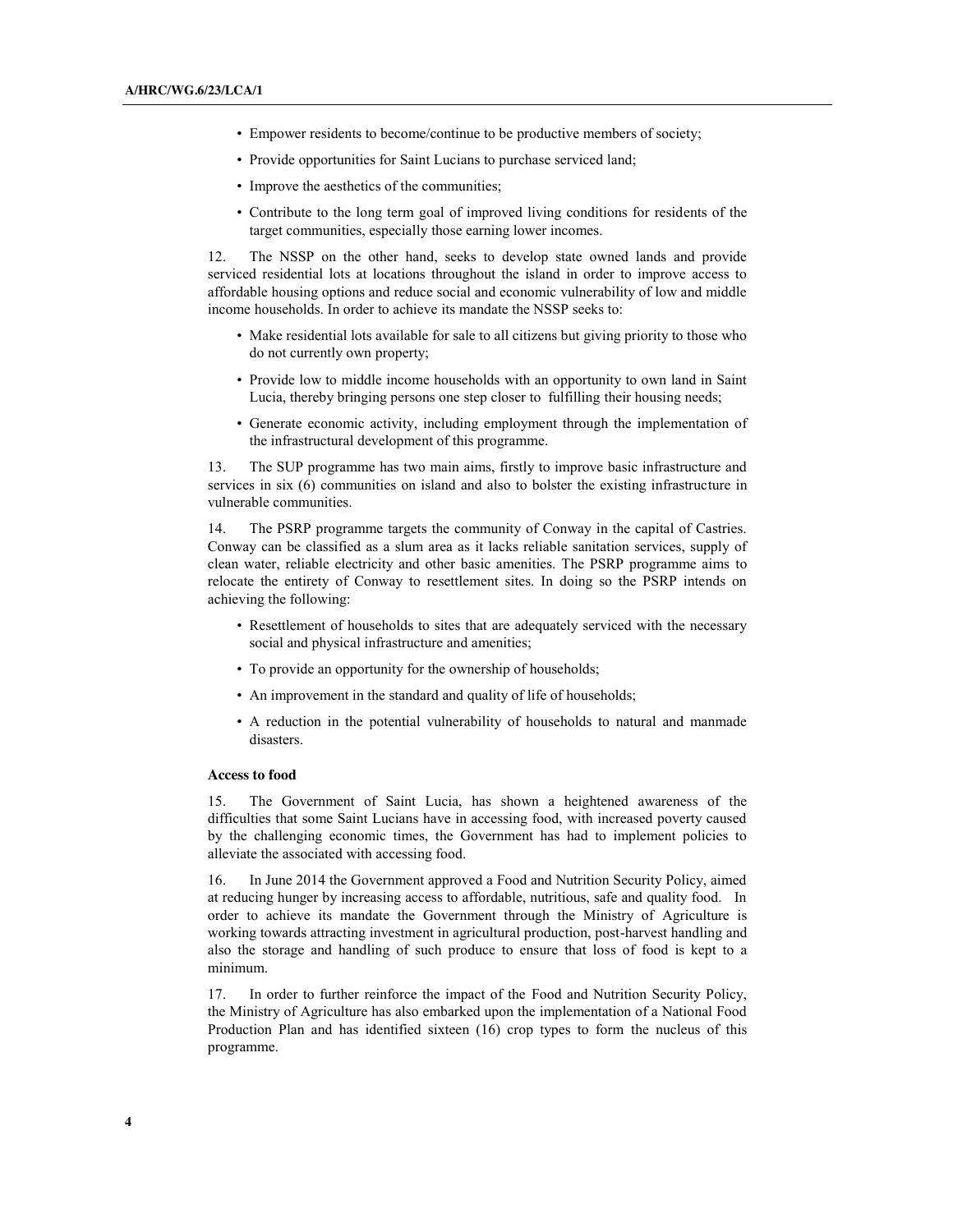18. Saint Lucia in 2014 joined the Zero Hunger Challenge, by collaborating with the Food and Agriculture Organization (FAO), and the Government of Brazil, in introducing this endeavour and all its benefits to the island. Saint Lucia has contributed to the Zero Hunger challenge by attempting to connect agriculture and food production to every sector of society, with the assistance of stakeholders in both the public and private sector. Numerous Programmes were initiated by the Government of Saint Lucia with the assistance of the aforementioned stakeholders, one such programme being the revitalized School Feeding Programme which will benefit disadvantaged and underprivileged school children throughout Saint Lucia.

#### **National helpline**

19. In recent years there has been a disturbing increase in the number of suicides in Saint Lucia, with the majority of the cases being attributed to mental health illnesses such as depression and schizophrenia, or substance abuse problems such as alcohol and the use of illicit drugs. In order to address this growing problem the Government of Saint Lucia introduced the National Health Helpline on the  $29<sup>th</sup>$  of June, 2015. The National Helpline provides twenty-four (24) hour service with lines manned by a team of health professionals trained in crisis intervention techniques.

20. The Helpline will not deal solely with suicide cases, but also provides an avenue for persons dealing with any mental, social and emotional issue to receive the necessary care. Further the service will be linked to a referral system, so that persons in need will be matched to specialist trained in counselling, social work or psychiatry. In situations where emergency intervention is required there is a component of the Helpline that allows for emergency medical services to be activated.

### **B. Matter of national concern**

21. In 2013 the United States (US) imposed a suspension of all assistance to the Royal Saint Lucian Police Force under its "Leahy Law," which is an amendment to the Federal Foreign Assistance Act prohibiting assistance to countries believed to have had gross human rights violations perpetrated by state security agencies. The suspension stems from what the US deems as the unlawful killings of twelve (12) individuals by officers of the Royal Saint Lucia Police Force between 2010 and 2011 under a programme dubbed "Operation Restore Confidence." This programme was announced as part of Government's response to the rise in homicides and gang-related violence. Six (6) of the twelve deaths were subject to local inquests where they were found to have been justified. However, it is reported that the US cited a lack of confidence in the outcomes of the respective hearings.

22. The Leahy Law requires that in order to have the suspension on assistance lifted, Saint Lucia authorities must show that effective steps to bring any perpetrators of alleged extra-judicial killings to justice. With a view to having the sanctions lifted, the Government sought assistance from the CARICOM Implementation Agency on Crime and Security (IMPACS) to further investigate the matter.

23. IMPACS produced a report, which was prepared by investigators of the Jamaica Constabulary Force. Full details of the report have not been released to the public, for fear that further investigations into the matter may be compromised and also with a view of protecting the anonymity of witnesses. However, in March 2015, the Prime Minister of Saint Lucia made a national statement on the matter providing general information on the findings of the investigation. He stated that the report indicated that all the shootings reviewed were "'Fake Encounters' staged by the police to legitimize their actions." The Prime Minister indicated that the report had been passed on to the Office of the Director of Public Prosecutions under whom all criminal prosecutions must be handled. He also noted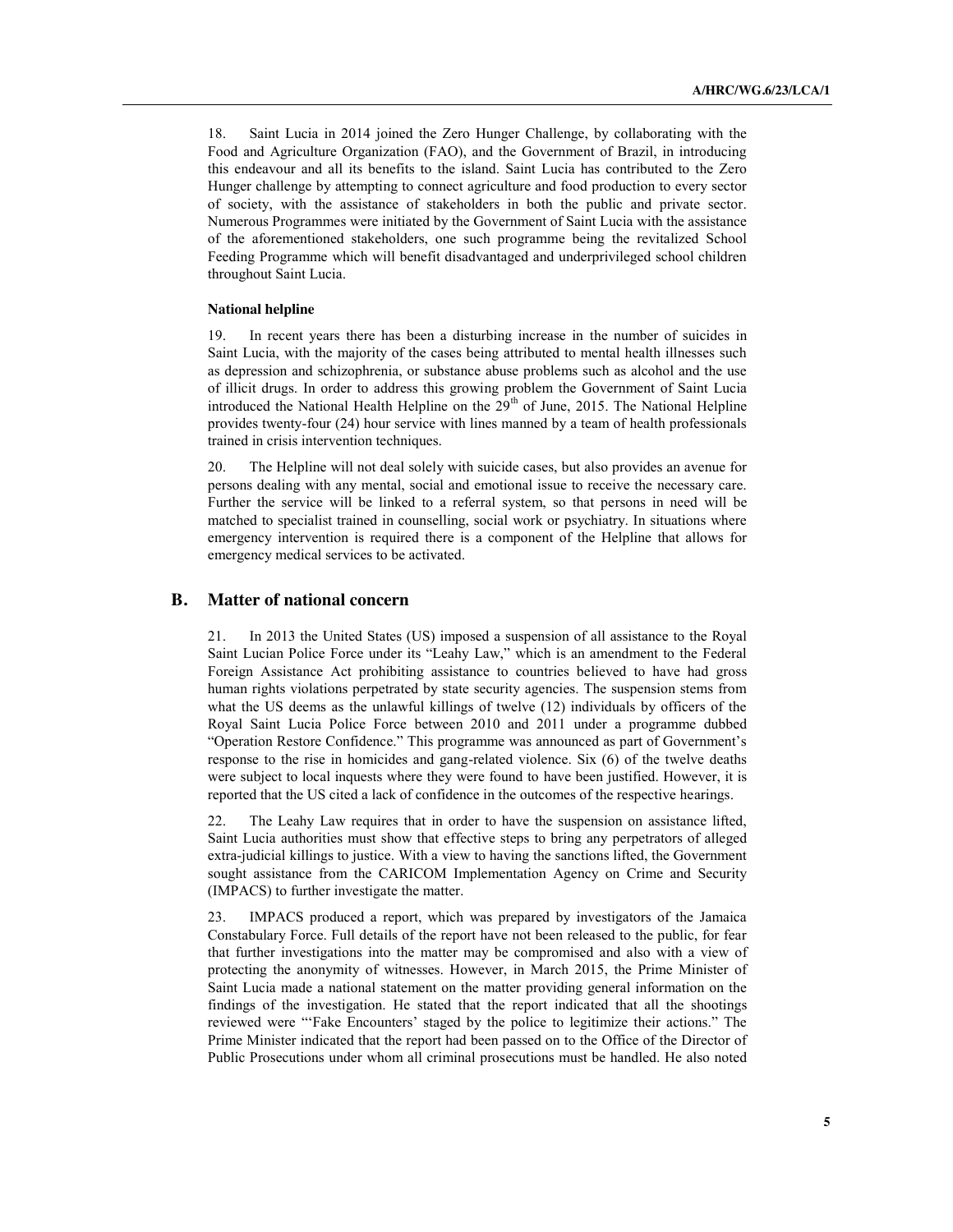that the Government would provide all necessary resources as may be required to assist the Crown Prosecution Service in pursuing this matter.

# **IV. Achievements in implementation of accepted recommendations**

### **Acceptance of international norms – 89.1, 89.7, 89.27, 89.14, 89.12, 89.18, 89.13, 89.5, 89.3, 89.11**

24. The Government has every intention of meeting all its obligations regarding the accession/ratification of international instruments which it views as beneficial to Saint Lucia, as well as reporting and strengthening the level of engagement with the instruments in which we are already a part of. However capacity constraints, particularly with the island's legislative drafting unit have led to the delay in acceding to some instruments due to the length in time it would take to draft the necessary enabling legislation. In order to address this issue the Government intends on increasing the capacity of their drafting unit in order to expedite the process. Another measure intended to help with the processing of reports, is the creation of a centralised data base which would allow easier access to information concerning Saint Lucia's obligations under international agreements with the hope that this will also increase the speed at which reports are drafted.

- 25. Agreements signed, ratified and acceded to:
	- Saint Lucia acceded to the United Nations Protocol to Prevent, Suppress and Punish trafficking in Persons, especially Women and Children on the  $16<sup>th</sup>$  of July 2013, the Counter-Trafficking Act was enacted to give effect and to implement the said Protocol in 2010. Also Saint Lucia has established a National Task Force to deal with matters related to the trafficking of persons;
	- Saint Lucia signed the International Covenant on Civil and Political rights (ICCPR) on the 22<sup>nd</sup> of September 2011 and has every intention of ratifying the agreement before the end of 2015;
	- Saint Lucia became a signatory to the Convention on Rights of Persons with Disabilities (CRPD) on the  $22<sup>nd</sup>$  of September 2011 and will be ratifying its optional protocol;
	- Saint Lucia has signed and ratified the two optional protocols to the CRC namely the Optional Protocol to the Convention on the Rights of the Child on the Sale of Children, Child Prostitution and Child Pornography (2013) and the Optional Protocol to the Convention on the Rights of the Child on the Involvement of Children in Armed Conflict (2014).

#### **Poverty/Socio-economic issues – 89.98, 89.99, 89.101, 89.102, 89.100**

26. Greater consideration has been given to the poverty situation in Saint Lucia by the Government since the 2011 Universal Periodic Review. Saint Lucia, being a Small Island Developing State, has definitely felt the impact of the economic downturn as it relates to its level of poverty. As a consequence, Saint Lucia has introduced a myriad of initiatives to ameliorate this situation.

27. The Government of Saint Lucia through the Ministry of Social Transformation, Local Government and Community Empowerment has continued the work of the Public Assistance Program (PAP). The PAP is a means-tested program which provides assistance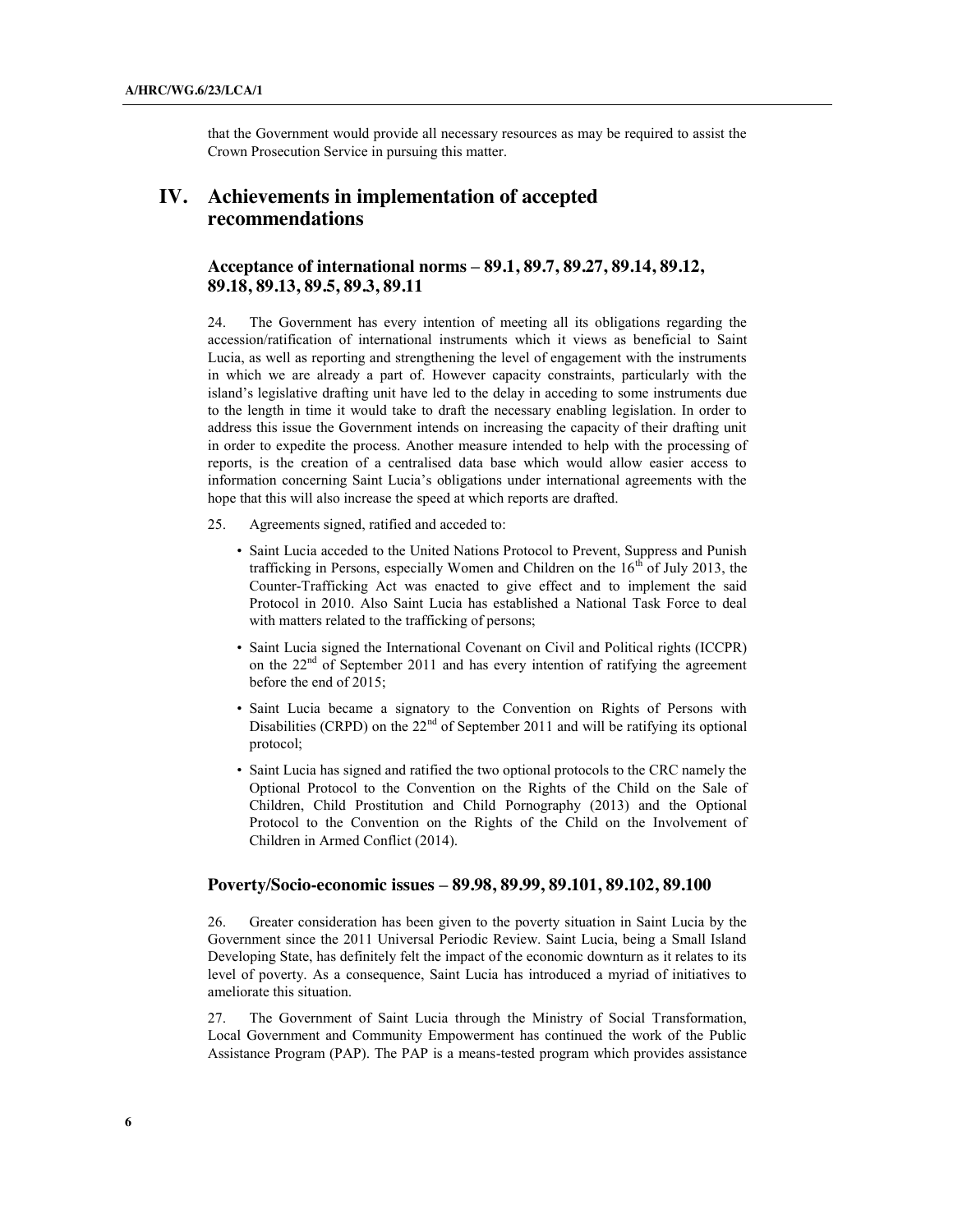to approximately three thousand one hundred and thirty (3,130), individuals or two thousand four hundred and eleven (2,411) households which have been deemed poor. The assistance provided to these impoverished households is inclusive of, but not limited to monthly cash transfers, assistance with the replacement of spectacles/glasses, help with the cost of burial of loved ones and waivers on medical care. From 2013 there has been a twenty four per cent (24%) increase in the amount of money transferred to these impoverished households by the government.

28. The Government has also continued to provide access to finances to individuals who would not normally qualify for financing via commercial banks, through the James Belgrave Fund for Microenterprise Development (BelFUND). This initiative targets predominantly impoverished individuals who are looking to start up small enterprise or looking to further enhance an existing one. Since 2011, the Government has bolstered the capabilities of the BelFUND in order to ensure that the recipients of financial support have greater chances of success.

29. The Government has also continued to commission the building of Human Resource Development Centres (HRDCs) in communities which are deemed to be in need of such services. The purpose of these centres is to enhance human enrichment in disenfranchised communities by providing resources such as computers and access to the internet. Further community development is improved through information and computer technology classes, early childhood education and skills training being housed inside the premises of any given HRDC.

30. With the assistance of stakeholders in the private sector, the Government has been able to provide academic support and life skills to the most vulnerable youth on island. To date this initiative has been established in fourteen (14), communities serving approximately four hundred (400) youth. Though this programme does not provide monetary support to at-risk children, it does compliment the governments other endeavours in combating poverty, in that it provides poverty stricken youth with the necessary tools to overcome their circumstances as they mature.

31. The Government has also commenced the Short Term Employment Program (STEP), which is geared towards providing individuals battling poverty and unemployment with an opportunity to earn some much needed monetary support. STEP has been introduced island-wide with particular emphasis being placed on the poorest communities such as Canaries which has been assessed as being the poorest community in Saint Lucia. Participants in the program are engaged in farm-help and community clean-up drives as well as other initiatives.

32. Going forward the Government of Saint Lucia, through its various agencies and the assistance of private stakeholders, hopes to better the performance of the initiatives mentioned above and also introduce new programmes to combat the problems brought about by poverty.

33. The Government, through the Ministry of Social Transformation, Local Government and Community Empowerment, in tandem with the World Bank, has completed an assessment of the appropriateness of the Government's institutional arrangements and capacity of its human resources, in order to assess the effectiveness and efficiency of the delivery of social safety net programming. A number of recommendations came out of this exercise, and the Government has taken note of them and intends on assessing the practicality of each in order to improve on its services in this area.

34. Finally, the Government has embarked on an ambitious program of Social Protection Reform which seeks to firstly improve targeting of social assistance to ensure that it reaches those who are most in need. Furthermore, a management information system for social assistance programs will be established with the intention of keeping all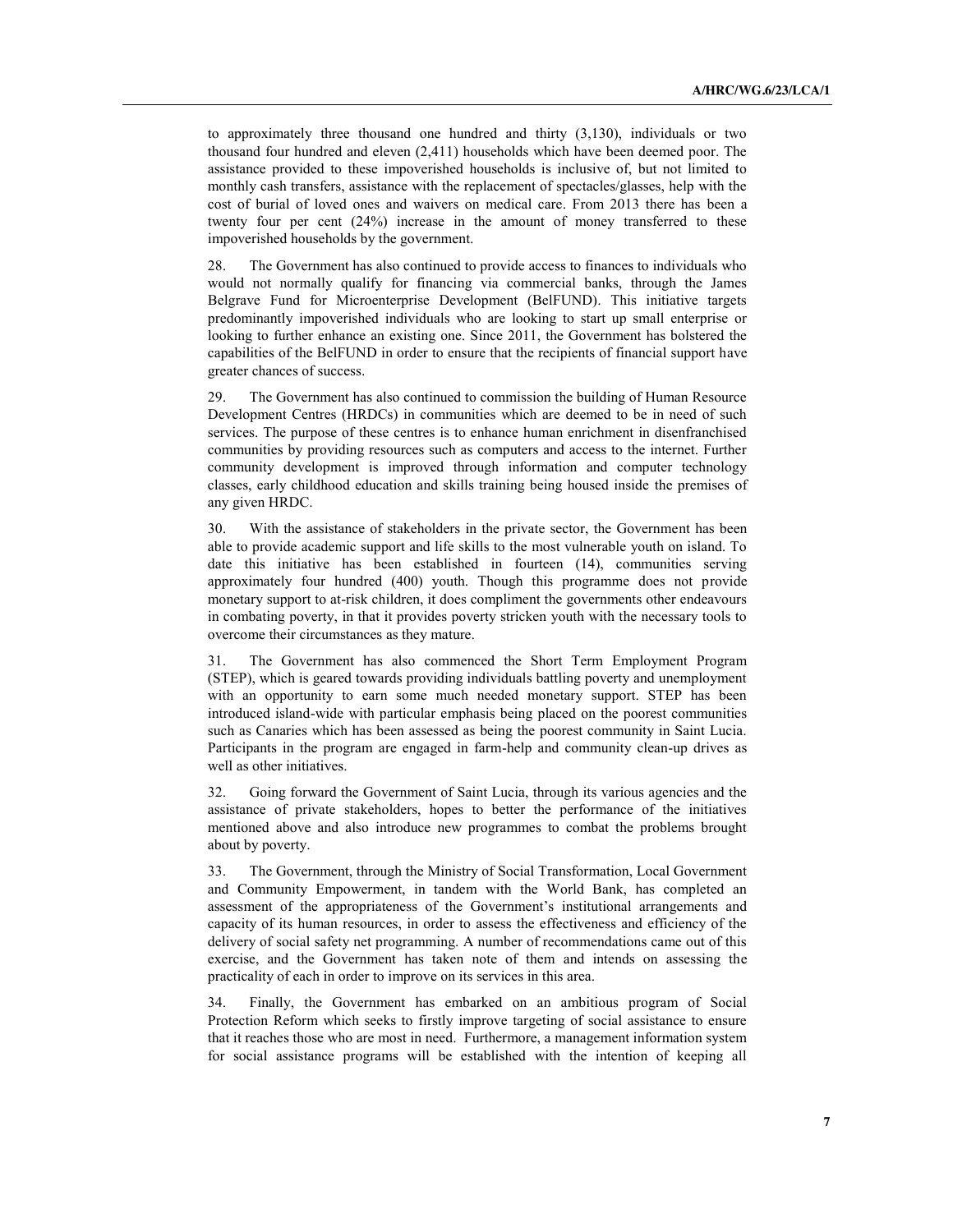information in a centralised location and therefore allowing for easier access and dissemination of vital data, in turn making the task of reaching the poor an easier one.

#### **Discrimination against women – 89.58, 89.59, 89.60, 89.61, 89.62, 89.63**

35. In recent years, the role of women in Saint Lucian society has undergone an incredible transformation. Through numerous initiatives and most notably through education, women in Saint Lucia have achieved levels of empowerment, which they have never been exposed to before. However, this does not mean that parity has been fully realised in all walks of life, and it is this fact that has led to the Government initiating programmes and bolstering existing ones which address women's issues.

36. The Government, through its Division of Gender Relations, launched an awareness campaign entitled 'Share the Care'. This initiative was geared towards promoting male participation in caregiving which has traditionally been viewed as a woman's role.

37. In ensuring that women in rural areas have better access to education and vocational training programmes, the Government of Saint Lucia, through the Saint Lucia Network of Rural Women Producers, has created an avenue for women in rural communities to gain access to a number of training and capacity building initiatives which has also allowed many of these women to be introduced to various forms of information technology.

38. It has been the policy of the Government, as seen in Saint Lucia's previous report, to have heath care facilities within three (3) miles from where persons work and live. Greater impetus has been placed on improving these facilities over the last few years. A significant number of these facilities have been upgraded and refurbished, and these improvements have included the provision of obstetric, maternal and child health services, all of which are provided by the state free of charge.

39. The continued work of the Women's Support Centre which was established in 2001 has aided in ensuring that victims of domestic abuse are able to obtain access to shelter, counselling, social support and protection from the abuse which they have been exposed to. Furthermore, the Women's Support Centre often works in tandem with the police and family court to provide legal redress and additional protection for victims. Finally, in cases where the abused woman is unemployed and her current living environment puts her at risk for further abuse, the support centre would endeavour to source alternative housing and job placements for that individual.

40. The Vulnerable Persons Team is a unit which was established within the Royal Saint Lucia Police Force in 2003. This Unit's mandate is to respond solely to cases of violence against women and children on island with the aim of resolving such matters with necessary care and attention.

41. The Government, through the Division of Gender Relations has addressed the issue of violence against women through a series of awareness raising activities supplemented by training programmes for the police, healthcare providers and other relevant parties in order to aid in the better handling of matters of domestic violence.

42. In 2015, the Government introduced the National Social Protection Policy in order to ensure that sustainable development in Saint Lucia is inclusive and equitable. This rights-based approach to social policy in Saint Lucia will be spearheaded by the Ministry of Social Transformation and places clear obligations on the state to ensure that a certain standard of living is realised by its citizenry. This new policy also comes with what is referred to as a 'Gender Aware Beneficiary Analysis' which takes into account the needs of both men and women in society and tailors the approach taken in addressing these needs based on the unique circumstance that each may be faced with.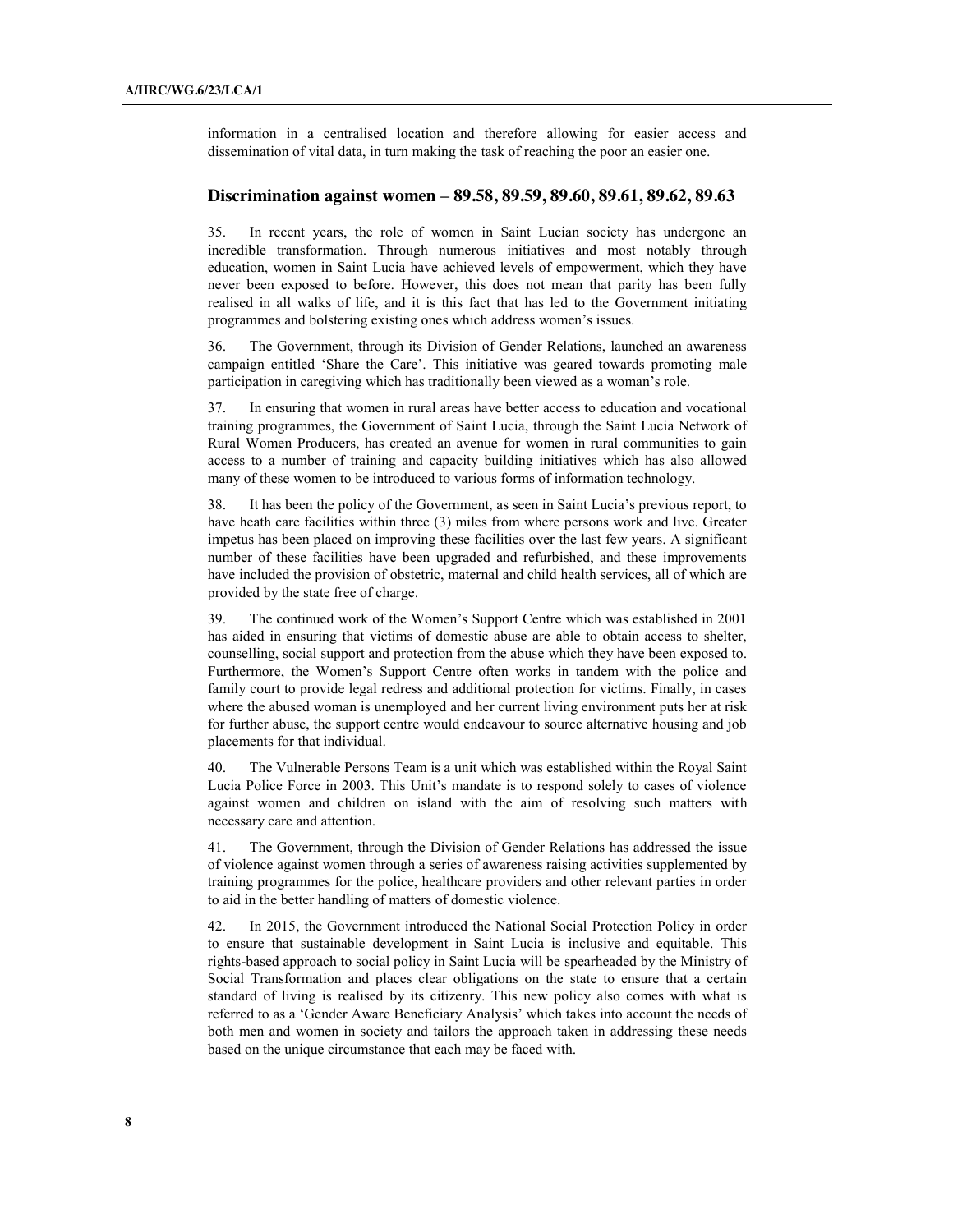43. In 2012, the Government introduced the Single Mothers in Life Enhancement Skills (SMILES) programme, with the intention of aiding single mothers who have encountered difficulties in maintaining their households in the absence of the father. In doing so, SMILES provides these mothers with the opportunity to gain the requisite skills to either gain employment or to start their own micro enterprise.

44. In keeping with its 2014–2021 strategic priority of 'providing an enabling environment for women, from all walks of life to contribute and enjoy the benefits of sustainable development and peace', UNESCO has provided aid in the amount of twentysix thousand dollars (\$26,000.00 (USD)) to fund the Women in Equality Empowerment Program (WEEP). This initiative, will be headed by the National Skills Development Centre (NSDC), and is geared towards providing comprehensive training to women, in order to improve the likelihood of them obtaining and securing employment.

45. As articulated in Saint Lucia's previous report, the Education Act of 1999, in accordance with the Convention on the Rights of Child, affirmed the rights of all children to receive an education and prohibits refusing admission of students to schools on any discriminatory grounds. Furthermore, both the Convention and the Act seek to remedy inadequacies along gender lines. To this end, Saint Lucia has eliminated such discrimination as it pertains to access to education. It has been realised however, a trend of female students out-performing their male counterparts at every level of the education system on island. The underperformance of male students is by no means ideal, and is something that is currently being addressed by the Government. However it does speak to the tremendous progress that has been made by the Government and people of Saint Lucia in ensuring that women succeed in education.

46. The country's last general election saw the highest number of female candidates in Saint Lucia's electoral history, with ten (10) females vying for the opportunity to become parliamentary representatives. Of the 10 candidates three (3) were successful, two of which hold ministerial portfolios; with the Honourable Alvina Reynolds being the Minister of Health, Wellness, Human Services and Gender Relations and the Honourable Emma Hippolyte being the Minister of Commerce, Business Development, Investment and Consumer Affairs, both being very prominent ministerial portfolios.

47. In February of 2015, the Honourable Emma Hippolyte became Saint Lucia's first female acting Prime Minister, which exhibited the heightened regard for women in Saint Lucian society.

48. Another accomplishment for women in politics was realised when, the parliamentary opposition appointed the country's first female leader of the opposition in Dr. Gayle Rigobert.

#### **Right to health – 89.105, 89.106**

49. The right to health is viewed by the Government and people of Saint Lucia as a fundamental right of all citizens. As a result, Government has introduced policies and initiatives to address the healthcare needs of all Saint Lucians.

50. The Government has made it a priority to focus not only on general healthcare concerns but also focuses its attention on specific areas such as women's health and HIV/AIDS care., Consequently, the requisite programmes and initiatives needed to make improvements in these areas are being wholeheartedly pursued.

51. In order to meet the needs of women in rural areas, obstetric clinics and maternal services are provided through the Primary Health Care model operated by the Ministry of Health. These services are provided at no cost to patients and are available in close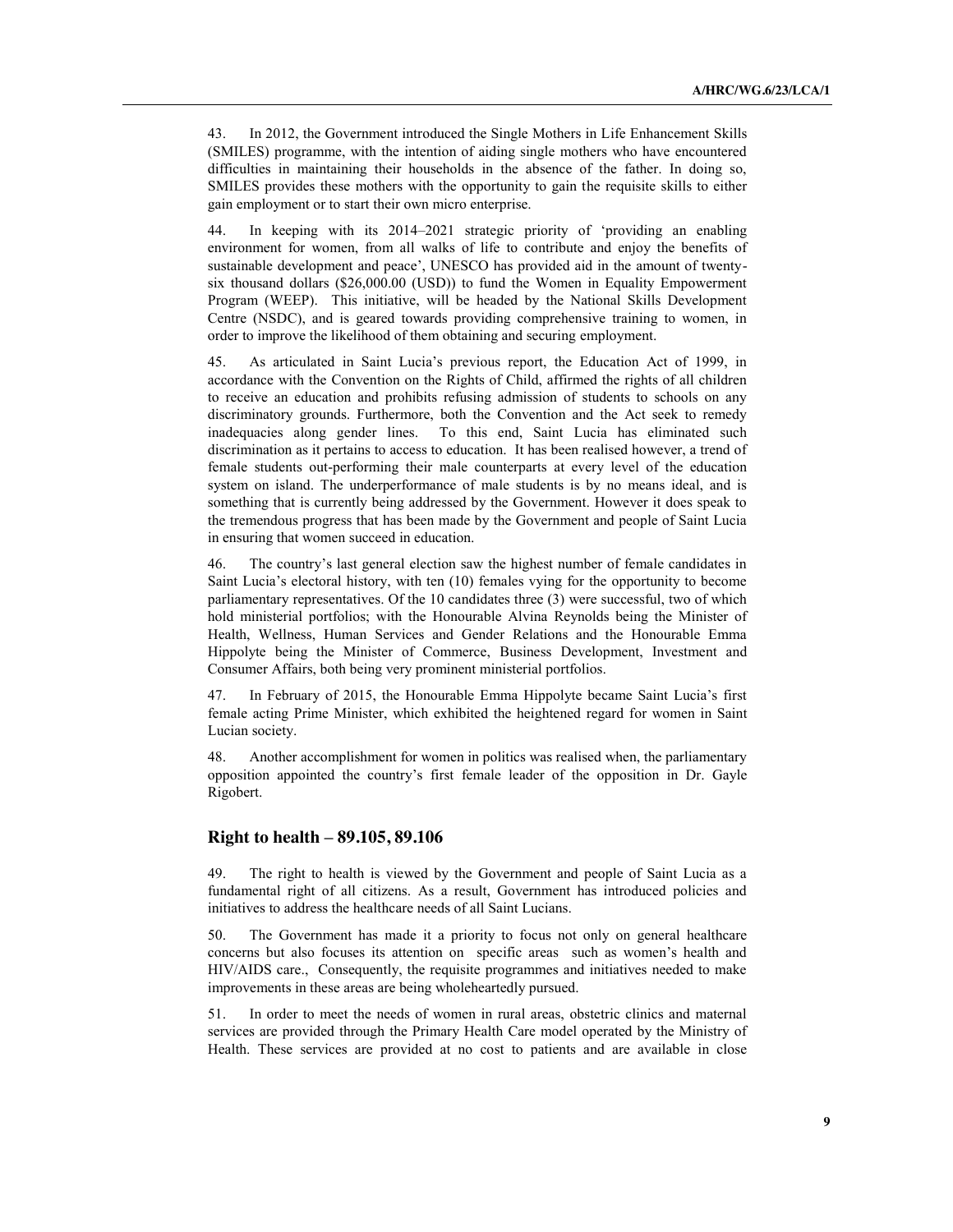proximity to those in need, which in turn limits the transportation cost which would be seen as a deterrent to seeking health care in the past.

52. Saint Lucia has continued to work on improving the treatment and care of persons with HIV/AIDS, in addition to the prevention of HIV/AIDS on island. In partnership with international agencies and NGOs, Saint Lucia has made significant headway in combatting the spread of HIV/AIDS on island. Since 2010, Saint Lucia has not recorded a single case of mother to child transmission of the disease.

53. The Government has also received assistance from the Pan-Caribbean Partnership against HIV/AIDS (PANCAP). This assistance has seen improvements in both the availability of lab testing and the quality of testing for the disease. PANCAP has also hosted and assisted in funding a series of leadership courses which have increased knowledge and awareness about the disease on island.

54. The treatment of HIV/AIDS patients is done primarily by the staff of the national hospital. Treatment is supplemented by the availability of follow-up care at health centres throughout the island. The Government and those administering treatment have ensured that treatment and care for patients is administered indiscriminately.

55. Further progress has been made in the provision of antiretroviral drugs to patients through the OECS Programme and Procurement Unit. The increase in the availability of drugs has led to patients living longer lives with the disease, whereas in the past it was viewed as a death sentence. As a result this has had the effect of encouraging more individuals to get tested knowing that treatment is readily available.

56. The OECS continues tackle HIV/AIDS as a collective. With a grant of just over five million dollars (\$5,000,000.00 USD) to be shared amongst six (6) states including Saint Lucia, OECS Member States will strategically utilise these funds to deal with HIV related issues.

57. Going forward the Government intends on implementing its National Strategic Plan for Health. This plan has been delayed due to financial constraints, but is scheduled to be completed in 2017. The aim of the National Strategic Plan is to ensure that all persons, regardless of their socio-economic situation have access to an essential package of effective, efficient and high quality health services.

58. A seven (7) point plan will be used to guide the implementation of the changes to the healthcare system:

- Strengthening the organisation and management of the health and social services;
- Improving and sustaining the health gains and well- being of all residents;
- Achieving greater equity, cost effectiveness and efficiency in the allocation and use of the health resources;
- Ensuring a cadre of well trained and motivated staff;
- Developing an effective Health Information System to support evidence-based planning in the provision and delivery of healthcare;
- Ensuring an effective quality improvement system capable of monitoring standards and achieving stakeholder accountability;
- Improving health infrastructure to support health reforms.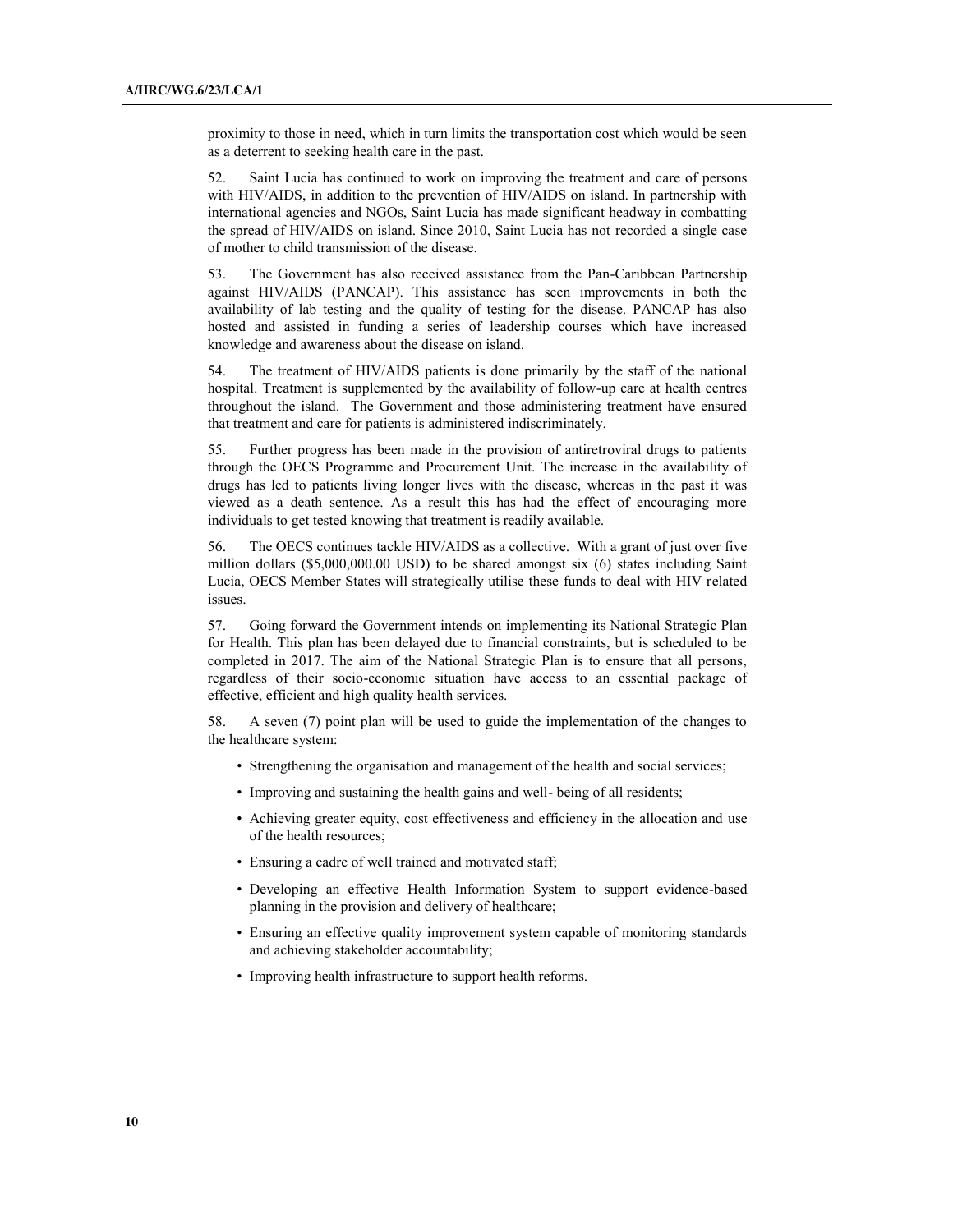#### **Climate change – 89.115**

59. Saint Lucia has used international and regional platforms to express its support for a global reduction in carbon emissions. Being one of the forty-four members of the Alliance of Small Island States (AOSIS), Saint Lucia and other small island developing states have been able to voice their concerns about the harmful effects of climate change. These islands all share the same vulnerabilities to climate change and by coming together have given themselves a louder voice in fighting a common cause.

### **Prohibition of torture and cruel, inhuman or degrading treatment – 89.72, 89.73**

60. Akin to the rights enshrined in the Universal Declaration on Human Rights, Saint Lucia's Constitution makes provision for the fundamental rights and freedoms of its people. Article 5 of the Constitution specifically addresses the issue of inhuman and ill treatment, as it states that "No person shall be subjected to torture or to inhuman or degrading punishment or other treatment."

61. Further, protection from torture, physical abuse and excessive force is found in the Criminal Code of 2008 which prohibits the use of excessive force by any member of society against another. This in fact extends to correctional officers who could face conviction on indictment and imprisonment of up to seven (7) years if the officer in question were to use any kind of torture on an inmate or were to intentionally or unlawfully cause any harm to an inmate in the course of his/her duties.

62. Amendments were made to the Police Complaints Act in 2013 which allow the Minister responsible to launch an independent investigation into the behaviour of any officer in matters where allegations of excessive use of force have been made by a member of the public.

63. In recent years, Saint Lucia has had the unfortunate experience of dealing with a myriad of gang related activity. In the conduct of such activity, it can reasonably be expected that there would be victims who suffer serious bodily injury. In order to curb this problem the Anti-Gang Act of 2014 was introduced which criminalised gang related activities, hence bringing individuals who have committed the use of excessive force whilst participating in gang related activities to justice.

64. Another way in which the Saint Lucian criminal justice system attempts to ensure that justice is served, is through the introduction of recorded testimonies of vulnerable witnesses via video link. The introduction of recorded testimonies ensures the protection of witnesses from violence or intimidation which in turn makes it more likely that witnesses would come forward when heinous crimes are committed.

#### **Right to an effective remedy, impunity – 89.86, 89.87, 89.88, 89.90**

65. With the enactment of the Police Complaints Act came the introduction of the Police Complaints Commission and the Police Complaints Unit. Both of these mechanisms serve to provide an open and transparent process in the handling of police complaints. The Complaints Unit receives, investigates and determines the authenticity of complaints and other related matters by the public. Monthly and quarterly reports concerning the progress of investigations of these complaints must be submitted to the Police Complaints Commission through the office of the Commissioner of Police.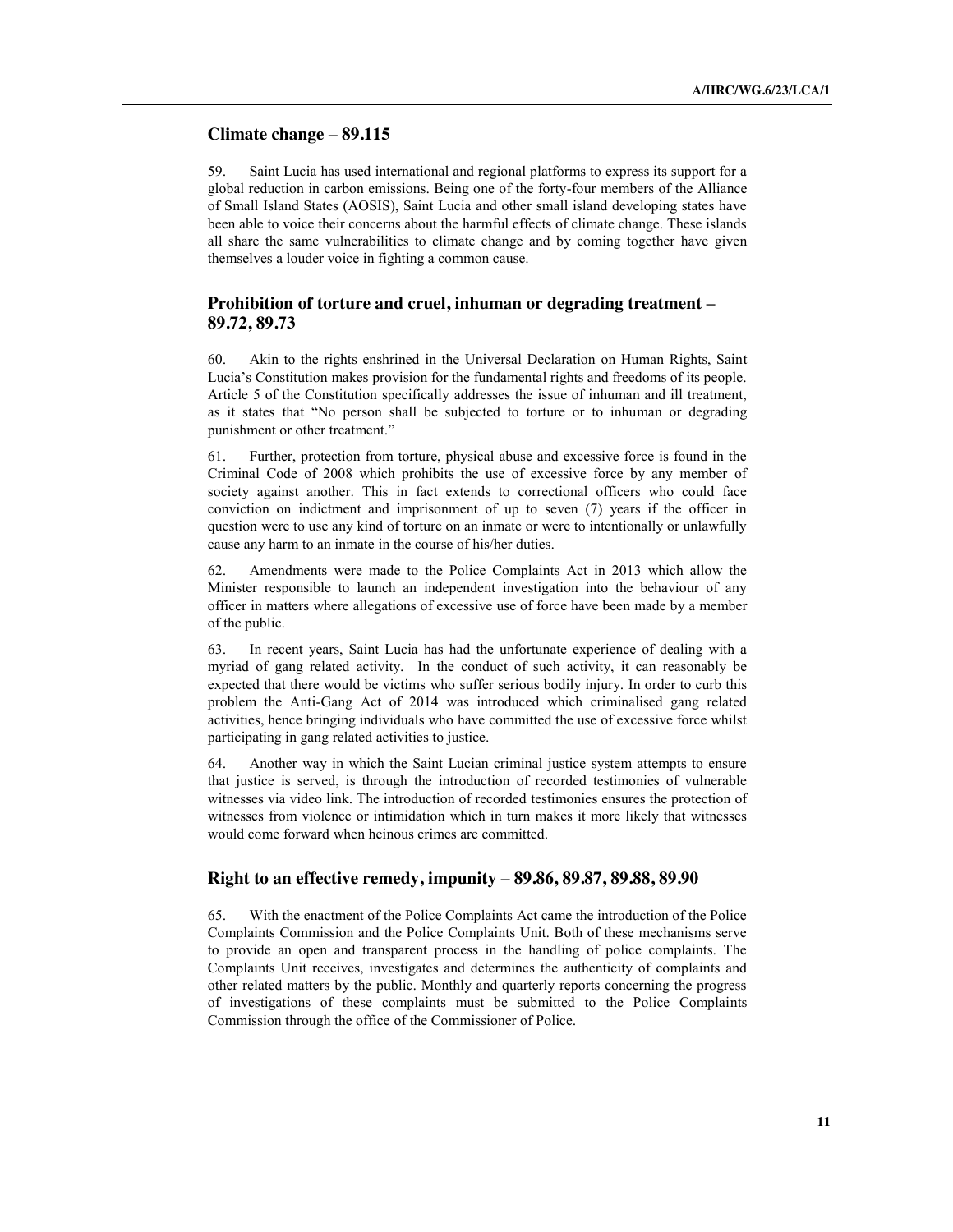66. In the spirit of fairness, the Police Complaints Commission is an independent body. Furthermore, it also has the ability to carry out its own investigation in relation to a complaint against the police, without the assistance of the Complaints Unit. Public awareness of the existence of the Commission and the Complaints Unit has been enhanced through sensitisation exercises carried out by the Police via the media.

67. An officer who is found guilty of the actions alleged in the complaint faces one of five punishments which are listed below:

- Caution and reprimand;
- Suspension;
- A fine not exceeding the equivalent of ten (10) days' pay;
- Reduction in rank.

68. The Government plans to further strengthen policy against the use of excessive force by the police. Hence the planned introduction of the "Use of Force Policy for the Royal Saint Lucia Police Force", which is in the final stages of review prior to submission to the Cabinet of Ministers for approval. It is hoped that this policy would reinforce the responsibility of police officers to adhere to proper practices and conduct. Although this policy has not yet gained approval, it does demonstrate the Government's commitment to ensuring that the police abide by the highest level of professional and ethical standards in the execution of their duties.

69. A major impediment to justice in Saint Lucia is the amount of time it takes to resolve legal matters, thus creating a backlog of cases. A number of reasons have been cited for this backlog such as insufficient judicial officers, court staff and court rooms.

70. As was articulated in Saint Lucia's previous report, our domestic court system is a multi-tiered one which consists of the Magistrate's Court, the High Court and the Eastern Caribbean Court of Appeal. The Magistrate's Court adjudicates on the less severe criminal and civil law matters. Within the Magistrate's Court, there is also a special Division of the Family Court to deal with family matters. The High Court handles major civil and criminal cases.

71. In 2006, the Magistrate's Court established an Administrative Court Division which led to it being divided into both administrative and trial courts. The administrative court referred to as the Case Management Court helps to prepare a case for trial thereby expediting the determination of cases in the trial court.

72. In the first quarter of 2015, an additional Criminal High Court Judge as well as a Criminal High Court Master was added to the judiciary of Saint Lucia. This means that there are now two (2) judges presiding exclusively over trials, and a Master who presides over the management of cases in preparation for them. These additions will serve to decrease the length of detention without trial, by ensuring that cases are heard a lot earlier than they previously would have been.

#### **Liberty and security – 89.97**

73. As our society evolves so too must the framework which governs the lives of its people. In recent years there has been significant growth in the LGBT community and their collective voice on pertinent matters has become louder. As is the case in many other nations there has been resistance to the plight of these persons, whether this is due to a difference in beliefs or ignorance, the fact remains that there are underlying tensions that need to be addressed.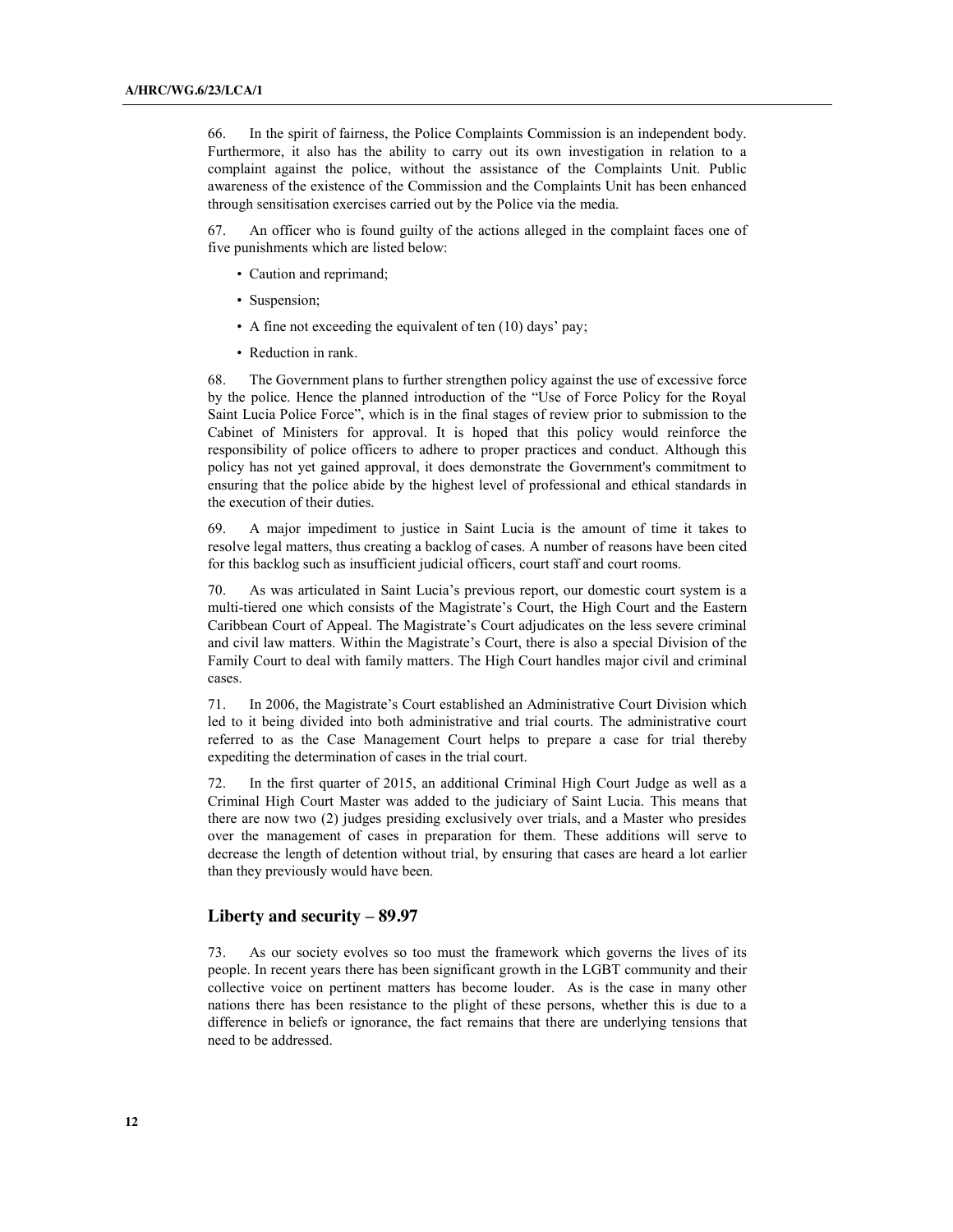74. Thankfully, in Saint Lucia, the majority of tension has not spilled over into violence. Saint Lucia however has chosen not to take a reactionary stance on this matter, by pushing forward with various initiatives that tackle the issue of acts of violence and other human rights violations, being committed against persons because of their sexual orientation or their gender identity head on.

75. United and Strong has been the main flag bearer when it comes to LGBT matters in Saint Lucia and amongst the leaders on that front in the region. In 2013 one hundred and ninety-nine (199) police officers attended a training session hosted by United and Strong in which issues affecting the LGBT community were openly discussed. This afforded the police the opportunity to gain greater knowledge on what has often been viewed as a taboo area, it is hoped that this experience will aid in better policing of LGBT issues.

76. In 2014, United and Strong and the Royal Saint Lucia Police Force in partnership with several stakeholders, facilitated a successful human rights sensitisation programme. The aim of this programme was to ensure that in fulfilling their day to day duties that officers placed greater emphasis on ensuring equality for all persons.

77. In 2015 further sensitisation training was done this time capturing a broader range of participants including officers from the Air and Sea Ports, Customs and Corrections, members of civil society and community service providers. This session was geared towards ensuring that law enforcement can become more humane, which in turn would lead to a reduction in the stigma surrounding the LGBT community and increase the protection for human rights defenders who work on the rights of LGBT persons.

78. The Labour Code Act (2006), which was implemented in 2012, marked a significant moment in Saint Lucia's legislative history, as for the first time individuals were provided protection solely on the basis of their sexual orientation. According to section 131 of the Act, it is unlawful for an employer to dismiss or institute disciplinary action, against an employee based on sexual orientation.

79. All initiatives which have come to the fore serve to supplement the rights already enshrined in the Constitution of Saint Lucia. The Constitution provides for judicial redress to any individual who alleges that their fundamental rights have been, or are likely to be contravened. Consequently, any individual or group of individuals who believe their rights have been violated or that they may have been discriminated against can initiate proceedings before the High Court and seek redress.

#### **Right to education – 89.43, 89.44, 89.45, 89.103, 89.107**

80. The Government has made addressing the issues facing males at school a priority. In doing so, it has been realised that many of the issues stem from early childhood development, well before their enrolment within the primary and secondary school systems.

81. This information came to light after a Multiple Indicator Cluster Survey carried out in 2012, in which it was found that ninety-six per cent of girls, between 36–59 months old, were engaged in four or more activities with an adult household member, as opposed to eighty-nine per cent of boys. The survey also revealed that more girls are exposed to books (literature), whilst boys are exposed to more play things at an earlier age. Hence, educating parents and ensuring their participation in the design and functioning of Early Childhood Education (ECE) is viewed as one of the key strategies by the Government.

82. In June 2014, with the help of the Commonwealth, the Ministry of Education (MOE) began the implementation of the School Mentoring Programme for At- Risk Students. This three (3) year pilot project comprises sixty (60) mentors and one hundred and twenty (120) mentees from six schools; two primary and four secondary schools. It is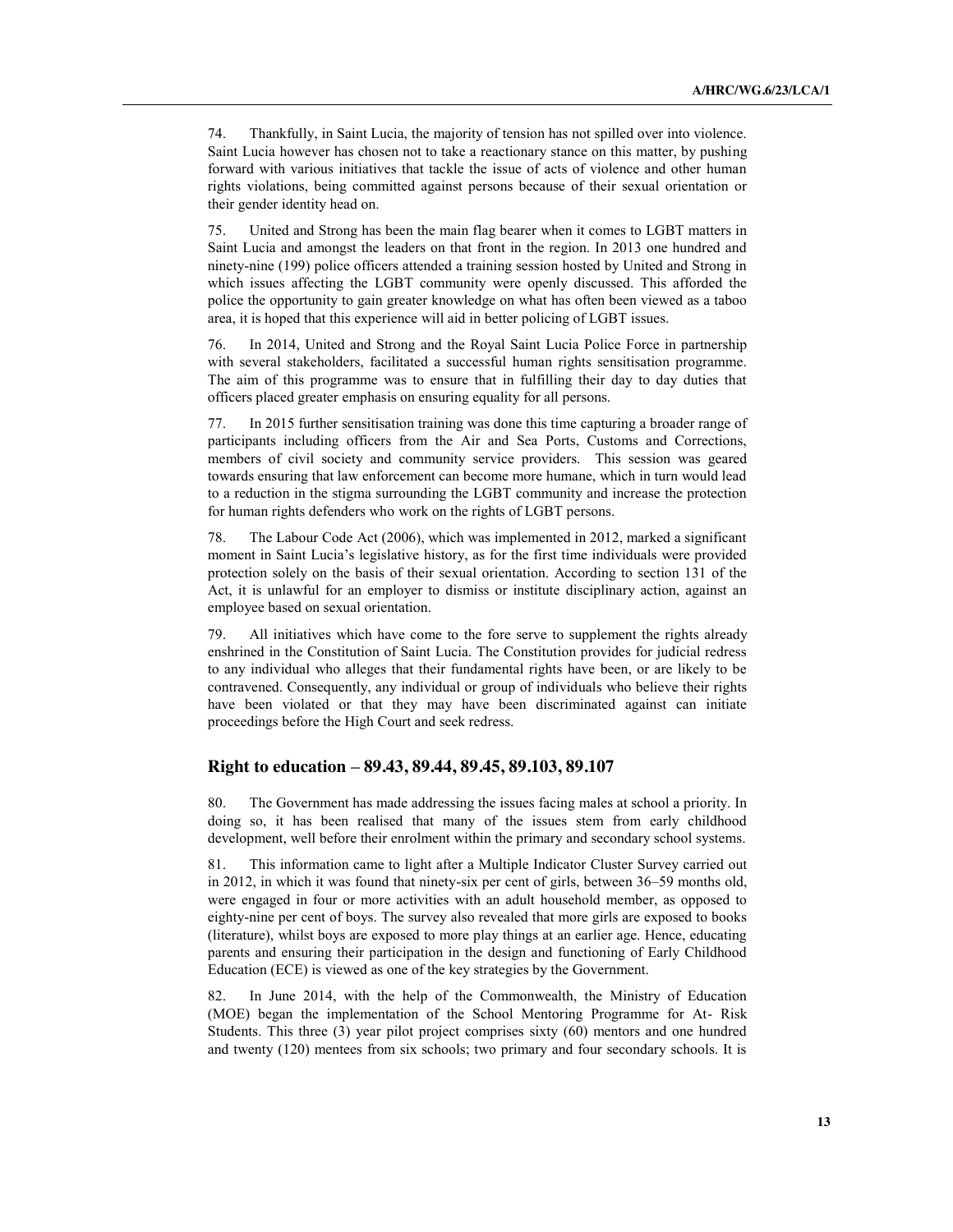the intention of the MOE to add six (6) additional schools by the third year of the programme. The main objectives of the programme are as follows:

- To improve students self-perception through focusing on positive identity development;
- To improve the school attendance and academic performance of boys considered at risk for academic failure;
- To reduce the risk of students engaging in problematic behaviour through positive adult influence;
- To provide students with emotional support and stability through contact with a consistent same gender adult role model;
- To strengthen policies which address specific issues that may come to the fore during the programme.

83. Serious progress has also been made in terms of how students with special needs are identified and catered to within Saint Lucia's education system. With the aid of a multi – development team, education officials on island have found it easier to identify, assess and intervene when the need arises in cases involving disenfranchised youth.

84. The MOE has also introduced Early Childhood Screening and Diagnosis of Learning Deficiencies. This programme was able to get off the ground thanks to funding from the Caribbean Development Bank.

85. As Government continues its provision of quality education to all students, it is mindful that many students may not be able to fully access these programmes due to the financial constraints faced by parents and guardians. An initiative put forward to remedy this has been the distribution of five hundred dollar (\$500.00) grants to every incoming secondary school student. This policy has undoubtedly assisted families of a lower socioeconomic status in ensuring that their children commence entry into secondary school properly equipped.

86. The Government is acutely aware of the importance of Information Technology in the current job market, and it is in this vein that the Government has made a concerted effort to ensure that secondary school students are equipped with the requisite technical knowledge and skills. In 2013, the Government, through the MOE, began furnishing all students from form three to form five with a laptop. This provision ensures that all students, regardless of socio-economic background, are exposed to the technology of the day. As society develops and grows so too must the role that schools play in that society. Government has recognised this and has embarked on a number of initiatives in this regard.

87. The Government, in collaboration with UNICEF has introduced the latter's Child Friendly Schools Programme. This programme targets individual schools with the aim of transforming them into an ideal learning institution. This means that areas such as the student's safety, security, nutritional status and psychological well-being are specifically targeted for improvement. Additionally, training of academic staff and the streamlining of teaching methods is addressed under the Child Friendly Schools programme. This programme also promotes alternative methods of disciplining students, as opposed to the use of corporal punishment, with an increasing number of schools signing on to the programme this should lead to the gradual phasing out of corporal punishment in the classroom.

88. The MOE has recently embarked on looking into the feasibility of implementing the 'Zero Hunger' challenge. If introduced, this programme would see a collaborative effort between the Government of Saint Lucia and the Food and Agricultural Organisation (FAO)and would go a long way to solving the issues of hunger in our secondary schools.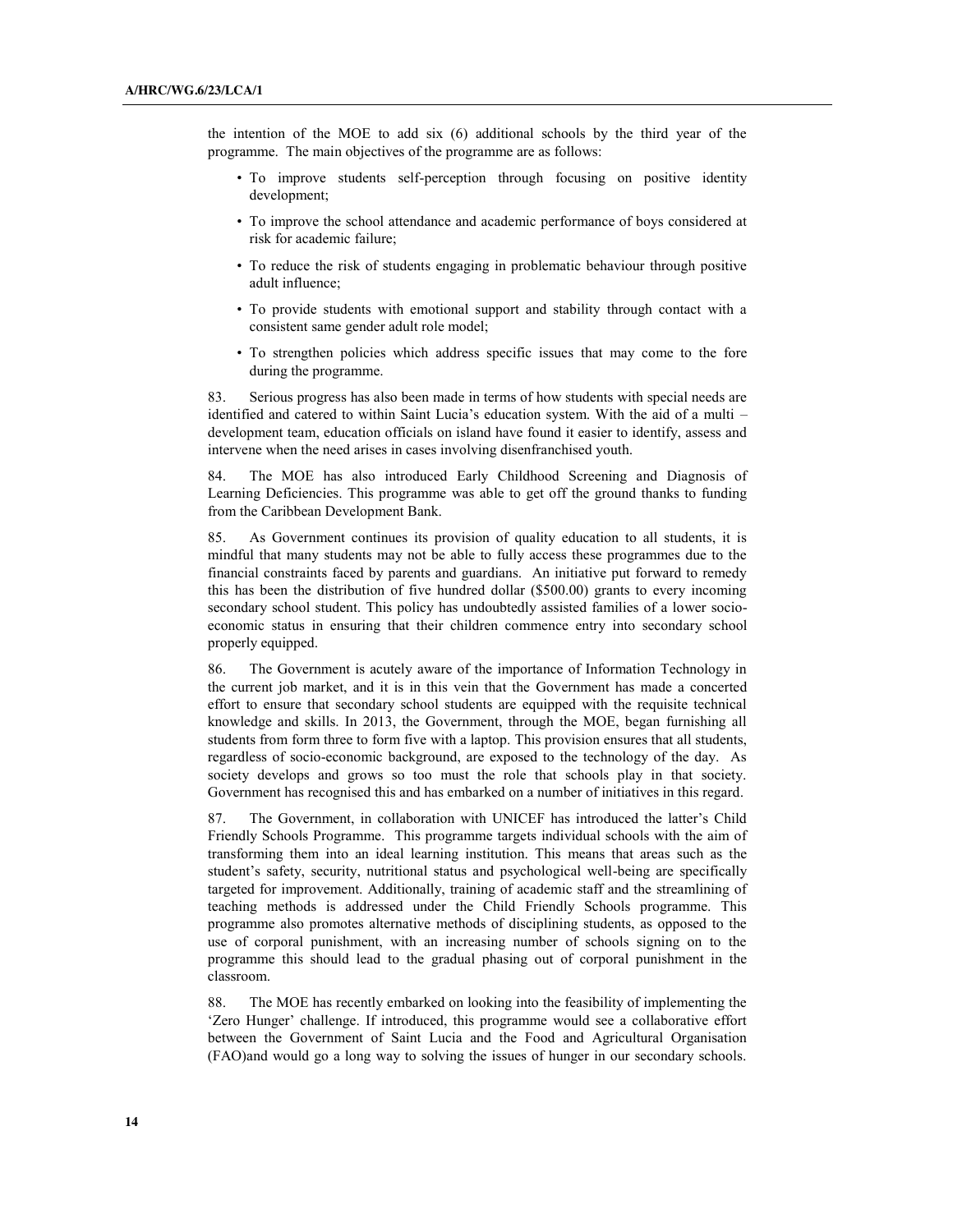This in turn could lead to increased educational performance at that level. The cost implications and other operational factors however, need to be taken into consideration. A great deal has already been accomplished in the remodelling Saint Lucia's education system but there still remains a lot that has yet to be achieved. With a view of ensuring the continued growth of our education sector, the Government has recently developed its 2015– 2020 Education Sector Development Plan which details a list of strategic priorities which are inclusive of but not limited to the following:

- The democratisation of education;
- Student achievement;
- Quality and rigor of education;
- Effective teaching and learning;
- Gender equity and human rights;
- Technology integration and innovation in teaching and learning.

89. The Government remains steadfast in ensuring that the people of Saint Lucia are exposed to and thrive in the best educational environment possible.

#### **Children – 89.46, 89.47, 89.48**

90. The Government of Saint Lucia has always placed the well-being of its nation's youth at the forefront of its national development agenda. This focus has intensified over the years and it is in this vein that Saint Lucia has continued to introduce programmes, which are aimed at addressing issues faced by the youth.

91. Currently, Saint Lucia is in the process of undertaking a reform of its juvenile justice system. The process involves the review of laws pertaining to children and juveniles, as well as the introduction of a number of programmes which focus on addressing the societal problems faced by youth.

92. As was stated under the recommendations relating to the right to education, the Government has introduced a number of initiatives within the school system targeted at all children but particularly those considered to be the most vulnerable, and in turn less likely to succeed at school. Some of the programmes which have been introduced are:

- School Mentoring Programme for at-risk children;
- The introduction of Early Childhood Screening and Diagnosis of Learning Deficiencies;
- Government funded grants of Five Hundred Dollars (\$500.00) for each child entering secondary school;
- Providing every Secondary school child from form three to five with a laptop;
- The intended introduction of the 'Zero Hunger', initiative to tackle the problems some secondary school students face in obtaining wholesome meals.

93. Cognizant of the need to increase and better allocate funding for areas regarding youth, the Government has introduced Child Friendly Budgeting under the auspices of the Ministry of Finance. Child friendly budgeting will allow for more efficient and targeted spending by the Government on projects centred on youth. This is intended to reduce wastage on projects deemed unworthy of pursuing.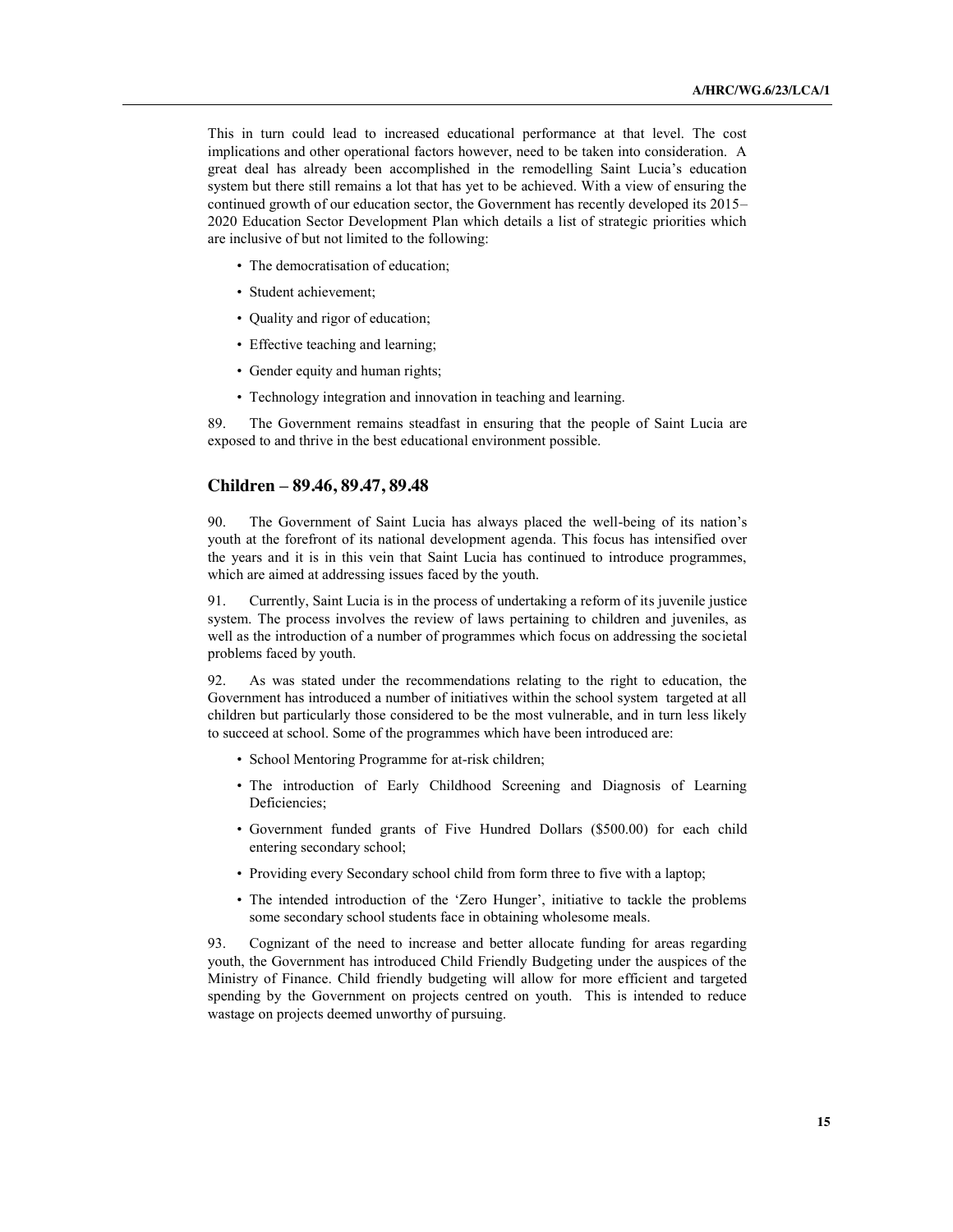94. Child abuse remains a serious societal concern. Hence the reason why the New Beginnings Transit Home opened its doors in 2011, it affords victims of child abuse the opportunity of rehabilitation with the hope that, they can return to some form of normalcy.

95. Government has also launched awareness campaigns that target society in general as well as professionals within the field; The "Break the Silence" campaign was launched by the Government to heighten the public's awareness of child abuse. Furthermore, Saint Lucia has participated in CARICOM regional meetings and training workshops on child sexual abuse with the intent of honing the relevant stakeholder's abilities in dealing with the victims and overall issues which stem from the sexual abuse of children.

96. Government continues its efforts to ensure that every child is protected and treated equally in Saint Lucia. A National Action Child Protection Committee was introduced by the Government in 2012, in order to meet the demands of coordinating the implementation of the Convention on the Rights of the Child (CRC). It is the intent of the Government to provide the Committee with adequate human, technical and financial resources to effectively implement and coordinate comprehensive, coherent and consistent child-rights policies in line with Saint Lucia's obligations under the CRC.

#### **Institutions and policies – 89.36, 89.41**

97. The Integrity Commission in Saint Lucia has the power to receive and investigate complaints against public officials. Under the Integrity in Public Life Act, the Integrity Commission can enquire into any reports made to the Commission and refer the matter to the Director of Public Prosecutors (DPP); public officials are not absolved from such investigations as evidence regarding a complaint against any person in public life can be heard.

98. The Government of Saint Lucia has increased efforts to promote and protect the rights of vulnerable groups such as the disabled and the elderly. In the 2013/2014 national budget the Prime Minister stressed the importance of singling out differently-abled children for special treatment, something that had never been done by any previous administrations in Saint Lucia. To that end the Child disability grant was introduced as an important social safety net initiative which specifically targets children with disabilities below the age of twenty-one (21).

99. The Child Disability Grant was launched in June 2014 and is managed by the Ministry of Social Transformation, Local Government, and Community Empowerment.

100. Children must suffer with severe disabilities and be below the age of twenty-one (21) in order to qualify for assistance under the disability grant. As of August 2015 one hundred and sixty-six (166) children had benefited from the two hundred dollar (\$200.00) monthly grant.

101. As regards the care for the elderly, the Government of Saint Lucia has been very forthcoming in the support of existing facilities which aid in taking care of senior citizens, this support has come in the form of the provision of financial donations to all the homes specialising in elderly care on island. As well as supporting privately owned homes, the government has also seen it fit to establish a state owned home, namely Comfort Bay Senior Citizens Home to further bolster elderly care in Saint Lucia.

102. Further the Government provides a subvention to 'HelpAge Saint Lucia- National Council of and for Older Persons', which is a non-governmental organisation that specialises in providing daily care of the elderly within their communities, providing food, social interaction and access to health care to these persons. This initiative is geared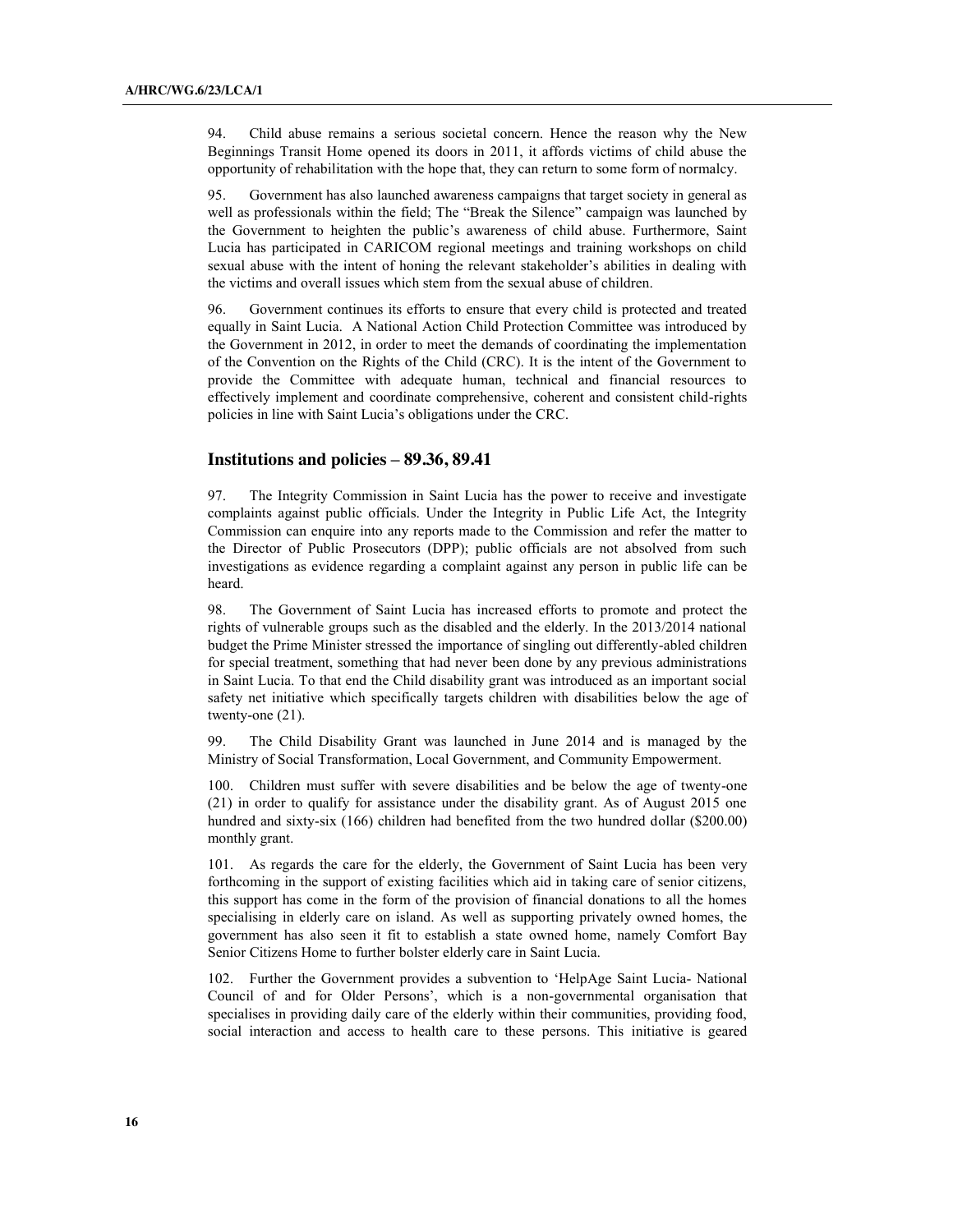towards keeping the elderly in an environment which they are familiar with and not supplanting them to different homes or communities, in order to negate emotional distress.

103. Moving forward the Government is considering a draft policy for the elderly to further enhance the care which they receive in Saint Lucia.

### **Human rights education and training – 89.40**

104. Saint Lucia's human rights mandate is currently carried out in the absence of a National Human Rights Institution (NHRI), but rather by a number of independent human rights advocates and institutions who champion the cause. These agencies and advocates supplement the efforts by the Government of Saint Lucia in ensuring that the populace's rights are upheld.

105. The Office of the Parliamentary Commissioner (Ombudsman) is not equipped, structurally, to address the myriad of issues which NHRI's are expected to undertake, as it is not adequately staffed to handle the increased work load. Unfortunately the cost of setting up an NHRI in Saint Lucia at this moment appears to be prohibitive, however the need to better the human rights framework in Saint Lucia has not been lost on the government and it is intended that a cost effective solution will be arrived at once consultations with the UNDP and other international organisations are commenced.

### **Life imprisonment and minors – 89.34**

106. In Saint Lucia the penalty of life imprisonment is applicable to minors. However when sentencing, the Court takes into consideration all mitigating factors such as the age of the offender, hence the reason why such a sentence has never been handed down to a minor.

# **V. Challenges and constraints**

107. In preparing this report there were some challenges encountered by the Ministry of External Affairs, International Trade and Civil Aviation. However the issues encountered were to be expected since Saint Lucia lacks an NHRI, this means that there is no central point to obtain the information needed for the preparation of this report. However the Government intends on bolstering its human rights framework in the coming years and with this should come easier access to the requisite information, not only for the purposes of this report but also for the use of other state entities.

108. Another area which the Government intends on improving for the next UPR is the level of civil society engagement. Again this can be seen as a symptom of not having the necessary framework in place and with the imminent improvements on the horizon, this issue should be mitigated. In fact in preliminary discussions with representatives from the United Nations Development Programme (UNDP), Saint Lucia was made aware of their willingness to aid in enabling the Government to reach a wider audience when it came to matters pertaining to human rights.

109. As has been shown, in order to safeguard against the issues encountered in preparing this report from repeating themselves, the Government is prepared to take the necessary internal steps, to ensure that there is greater fluidity in the manner information pertaining to the UPR is circulated throughout the public service and civil society. Further the Government intends to solicit assistance from the UNDP in coordinating Saint Lucia's UPR strategy.